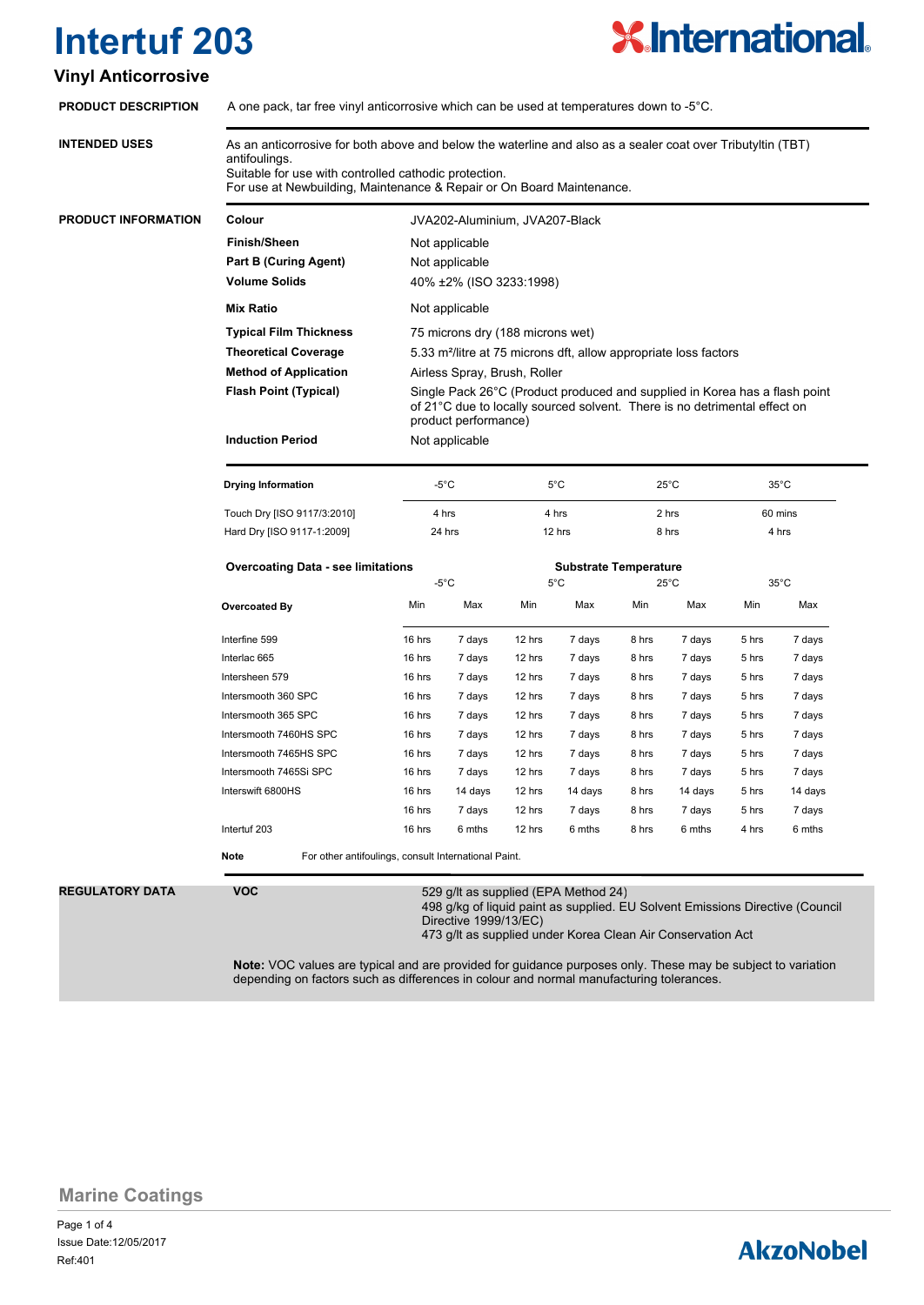

#### **Vinyl Anticorrosive**

**CERTIFICATION**

When used as part of an approved scheme, this product has the following certification:

When tested in accordance with ASTM D5108-96 (modified) Intertuf 203 forms a barrier to TBT leaching from an underlying TBTantifouling. Long term testing is ongoing.

Food Contact - Carriage of Grain (NOHH)

Consult your International Paint representative for details.

**COMPATIBILITY**

**SYSTEMS AND** Consult your International Paint representative for the system best suited for the surfaces to be protected.

**SURFACE PREPARATIONS**

Use in accordance with the standard Worldwide Marine Specifications.

All surfaces to be coated should be clean, dry and free from contamination. High pressure fresh water wash or fresh water wash, as appropriate, and remove all oil or grease, soluble contaminants and other foreign matter in accordance with SSPC-SP1 solvent cleaning.

#### **NEWBUILDING**

Where necessary, remove weld spatter and smooth weld seams and sharp edges.

Weld seams and damaged areas should be blast cleaned to Sa2½ (ISO 8501-1:2007) or power tooled to Pt3 (JSRA SPSS:1984)

For PVB and unapproved shop primers, the surface should be blast cleaned to Sa2½ (ISO 8501-1:2007) For iron oxide epoxy shop primers, ensure the intact primer is clean and dry. Weld seams and damaged areas should be prepared to the specified standard (eg. Sa2½ ISO 8501-1:2001).

 For high zinc primers, grit sweep to AS2 International Paint Sweep Blast Standards or power tool to Pt3 (JSRA SPSS:1984).

For blasted areas, the primer should be applied before oxidation occurs. If oxidation does occur, the entire oxidised area should be reblasted to the specified standard above.

On split anticorrosive schemes, where Intertuf 203 has weathered, please consult International Paint.

#### **MAJOR REFURBISHMENT**

Abrasive blast clean to Sa2½ (ISO 8501-1:2007). If oxidation has occurred between blasting and application of Intertuf 203, the surface should be reblasted to the specified visual standard. Surface defects revealed by the blast cleaning process, should be ground, filled, or treated in the appropriate manner.

Consult your International Paint representative for specific recommendations.

**NOTE**

**For use in Marine situations in North America, the following surface preparation standards can be used: SSPC-SP10 in place of Sa2½ (ISO 8501-1:2007) SSPC-SP11 in place of Pt3 (JSRA SPSS:1984)**

**Marine Coatings**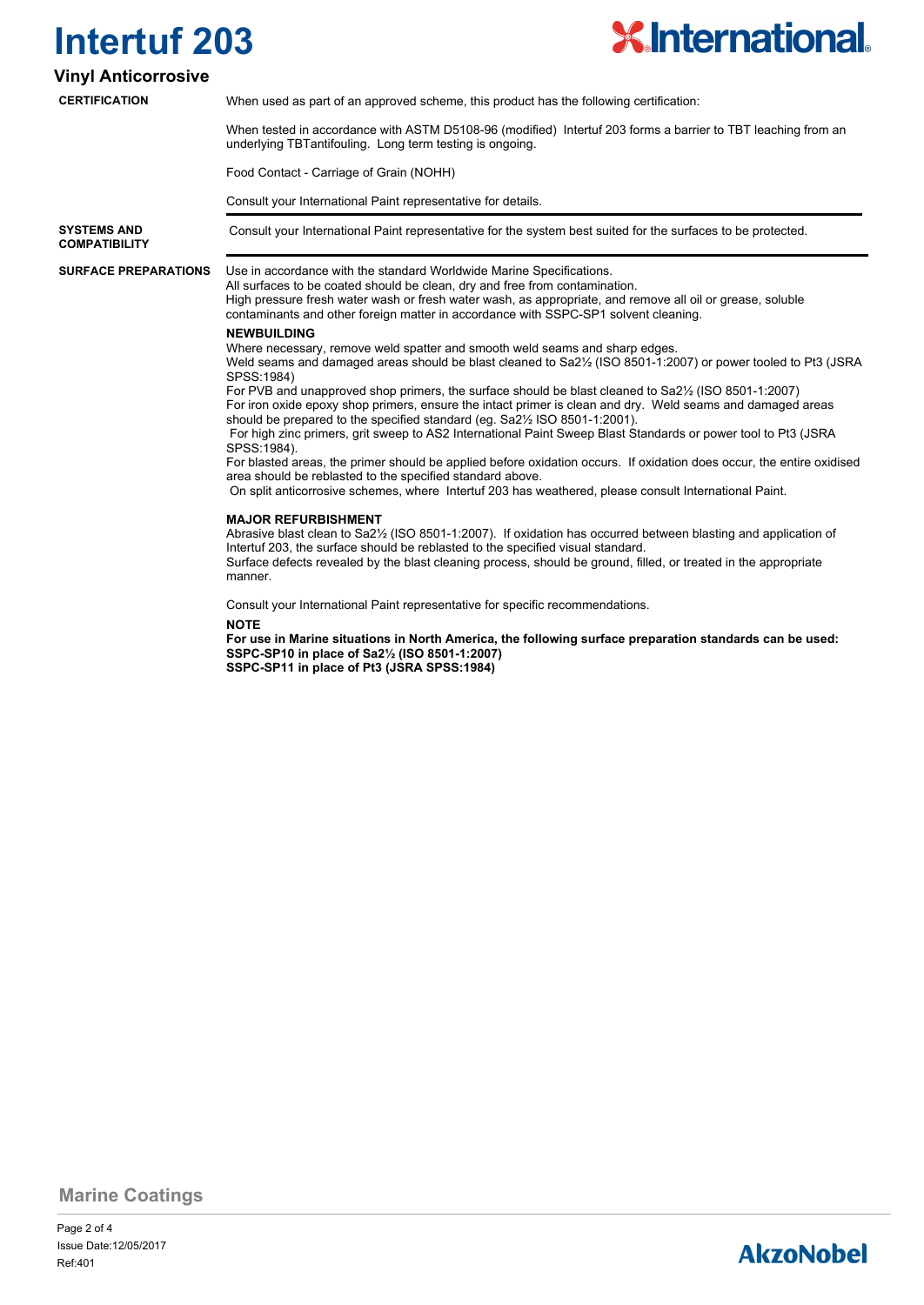

### **Vinyl Anticorrosive**

| <b>APPLICATION</b>                |                                                                                                                                                                                                                                                                                                                                                                                                                                                                                                                                                                                                                                                                                                                                                                                                                                                                                                                                                                                                                                                                                |  |
|-----------------------------------|--------------------------------------------------------------------------------------------------------------------------------------------------------------------------------------------------------------------------------------------------------------------------------------------------------------------------------------------------------------------------------------------------------------------------------------------------------------------------------------------------------------------------------------------------------------------------------------------------------------------------------------------------------------------------------------------------------------------------------------------------------------------------------------------------------------------------------------------------------------------------------------------------------------------------------------------------------------------------------------------------------------------------------------------------------------------------------|--|
| <b>Mixing</b>                     | This material is a one pack coating and should always be mixed thoroughly with a power agitator before<br>application.                                                                                                                                                                                                                                                                                                                                                                                                                                                                                                                                                                                                                                                                                                                                                                                                                                                                                                                                                         |  |
| <b>Thinner</b>                    | Not recommended. Use International GTA007 only in exceptional circumstances. DO NOT thin more than allowed<br>by local environmental legislation.                                                                                                                                                                                                                                                                                                                                                                                                                                                                                                                                                                                                                                                                                                                                                                                                                                                                                                                              |  |
| <b>Airless Spray</b>              | Recommended<br>Tip Range 0.53-0.66 mm (21-26 thou)<br>Total output fluid pressure at spray tip not less than 211 kg/cm <sup>2</sup> (3000 p.s.i.)                                                                                                                                                                                                                                                                                                                                                                                                                                                                                                                                                                                                                                                                                                                                                                                                                                                                                                                              |  |
| <b>Conventional Spray</b>         | Application by conventional spray is not recommended.                                                                                                                                                                                                                                                                                                                                                                                                                                                                                                                                                                                                                                                                                                                                                                                                                                                                                                                                                                                                                          |  |
| Brush                             | Application by brush is recommended for small areas only. Multiple coats may be required to achieve specified film<br>thickness.                                                                                                                                                                                                                                                                                                                                                                                                                                                                                                                                                                                                                                                                                                                                                                                                                                                                                                                                               |  |
| Roller                            | Application by roller is recommended for small areas only. Multiple coats may be required to achieve specified film<br>thickness.                                                                                                                                                                                                                                                                                                                                                                                                                                                                                                                                                                                                                                                                                                                                                                                                                                                                                                                                              |  |
| <b>Cleaner</b>                    | International GTA007                                                                                                                                                                                                                                                                                                                                                                                                                                                                                                                                                                                                                                                                                                                                                                                                                                                                                                                                                                                                                                                           |  |
| <b>Work Stoppages and Cleanup</b> | Thoroughly flush all equipment with International GTA007. All unused material should be stored in tightly closed<br>containers. Partially filled containers may show surface skinning and/or a viscosity increase of the material after<br>storage. Material should be filtered prior to use.                                                                                                                                                                                                                                                                                                                                                                                                                                                                                                                                                                                                                                                                                                                                                                                  |  |
| Welding                           | In the event welding or flame cutting is performed on metal coated with this product, dust and fumes will be<br>emitted which will require the use of appropriate personal protective equipment and adequate local exhaust<br>ventilation. In North America do so in accordance with instruction in ANSI/ASC Z49.1 "Safety in Welding and<br>Cutting."                                                                                                                                                                                                                                                                                                                                                                                                                                                                                                                                                                                                                                                                                                                         |  |
| <b>SAFETY</b>                     | All work involving the application and use of this product should be performed in compliance with all<br>relevant national Health, Safety & Environmental standards and regulations.                                                                                                                                                                                                                                                                                                                                                                                                                                                                                                                                                                                                                                                                                                                                                                                                                                                                                           |  |
|                                   | Prior to use, obtain, consult and follow the Material Safety Data Sheet for this product concerning health<br>and safety information. Read and follow all precautionary notices on the Material Safety Data Sheet and<br>container labels. If you do not fully understand these warnings and instructions or if you can not strictly<br>comply with them, do not use this product. Proper ventilation and protective measures must be provided<br>during application and drying to keep solvent vapour concentrations within safe limits and to protect<br>against toxic or oxygen deficient hazards. Take precautions to avoid skin and eye contact (ie. gloves,<br>goggles, face masks, barrier creams etc.) Actual safety measures are dependant on application methods<br>and work environment.<br><b>EMERGENCY CONTACT NUMBERS:</b><br>USA/Canada - Medical Advisory Number 1-800-854-6813<br>Europe - Contact (44) 191 4696111. For advice to Doctors & Hospitals only contact (44) 207 6359191<br>China - Contact (86) 532 83889090<br>R.O.W. - Contact Regional Office |  |

**Marine Coatings**